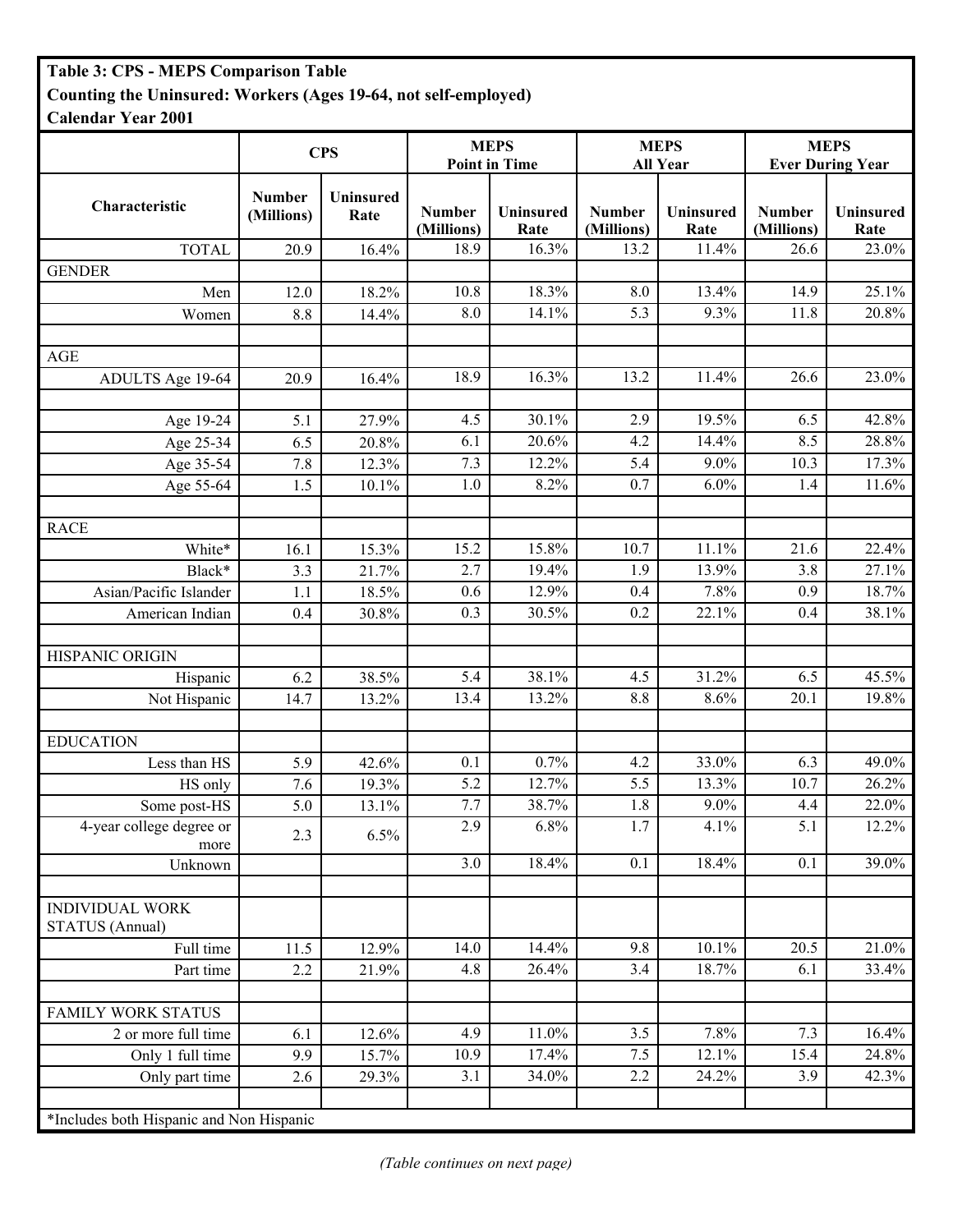## **Table 19: CPS - MEPS Comparison Table (Cont'd) Counting the Uninsured: Workers (Ages 19-64, not self-employed) Calendar Year 2001**

|                                           | <b>CPS</b>                  |                   | <b>MEPS</b><br><b>Point in Time</b> |                   | <b>MEPS</b><br><b>All Year</b> |                          | <b>MEPS</b><br><b>Ever During Year</b> |                          |
|-------------------------------------------|-----------------------------|-------------------|-------------------------------------|-------------------|--------------------------------|--------------------------|----------------------------------------|--------------------------|
| Characteristic                            | <b>Number</b><br>(Millions) | Uninsured<br>Rate | <b>Number</b><br>(Millions)         | Uninsured<br>Rate | <b>Number</b><br>(Millions)    | <b>Uninsured</b><br>Rate | <b>Number</b><br>(Millions)            | <b>Uninsured</b><br>Rate |
| <b>WAGE/SALARY FOR</b><br>PRIMARY EARNERS |                             |                   |                                     |                   |                                |                          |                                        |                          |
| No wage earner                            | 0.0                         | 82.1%             | 0.0                                 | 39.6%             | 0.0                            | 39.6%                    | 0.0                                    | 39.6%                    |
| Under \$7/hour                            | 4.7                         | 44.6%             | 3.0                                 | 43.4%             | 2.4                            | 35.4%                    | 3.7                                    | 53.8%                    |
| \$7-\$15/hour                             | 10.0                        | 23.2%             | 11.7                                | 26.0%             | 8.3                            | 18.3%                    | 16.1                                   | 35.6%                    |
| \$15-\$25/hour                            | 4.0                         | 9.6%              | 2.8                                 | 7.8%              | $\overline{1.7}$               | 4.9%                     | 4.6                                    | 12.8%                    |
| More than \$25/hour                       | 2.2                         | 6.8%              | 1.3                                 | 4.7%              | 0.8                            | 2.8%                     | 2.2                                    | 7.9%                     |
|                                           |                             |                   |                                     |                   |                                |                          |                                        |                          |
| <b>FAMILY COMPOSITION</b>                 |                             |                   |                                     |                   |                                |                          |                                        |                          |
| WITH CHILDREN                             | 9.0                         | 15.3%             | 8.7                                 | 15.8%             | 6.2                            | 11.3%                    | 12.4                                   | 22.5%                    |
|                                           |                             |                   |                                     |                   |                                |                          |                                        |                          |
| 1 Adult                                   | 1.9                         | 22.4%             | 1.8                                 | 22.6%             | 1.1                            | 13.9%                    | 2.5                                    | 31.8%                    |
| 2 Married adults                          | 5.2                         | 11.6%             | 5.0                                 | 12.7%             | 3.7                            | 9.4%                     | 7.3                                    | 18.5%                    |
| Other                                     | 1.9                         | 34.0%             | 1.9                                 | 25.0%             | 1.4                            | 18.6%                    | 2.6                                    | 33.9%                    |
|                                           |                             |                   |                                     |                   |                                |                          |                                        |                          |
| WITHOUT CHILDREN                          | 11.9                        | 17.3%             | 10.1                                | 16.6%             | 7.0                            | 11.5%                    | 14.2                                   | 23.3%                    |
|                                           |                             |                   |                                     |                   |                                |                          |                                        |                          |
| 1 Adult                                   | 5.3                         | 20.3%             | 4.8                                 | 20.3%             | 3.5                            | 14.6%                    | 7.0                                    | 29.3%                    |
| 2 Married adults                          | 4.3                         | 12.4%             | 2.4                                 | 8.8%              | 1.4                            | 5.3%                     | $\overline{3.5}$                       | 12.7%                    |
| Other                                     | 2.3                         | 29.2%             | 2.9                                 | 29.7%             | 2.1                            | 21.7%                    | 3.8                                    | 38.6%                    |
|                                           |                             |                   |                                     |                   |                                |                          |                                        |                          |
| <b>INCOME</b> (Poverty Level)             |                             |                   |                                     |                   |                                |                          |                                        |                          |
| Under 100% FPL                            | 3.4                         | 48.8%             | 5.7                                 | 37.3%             | 4.3                            | 28.0%                    | 7.5                                    | 48.8%                    |
| 100 - 200 % FPL                           | 6.3                         | 36.2%             | 6.7                                 | 17.5%             | 4.5                            | 11.9%                    | 9.9                                    | 26.0%                    |
| 200 - 400% FPL                            | 6.9                         | 16.6%             | 6.7                                 | 17.5%             | 4.5                            | 11.9%                    | 9.9                                    | $26.0\%$                 |
| More than 400% FPL                        | 4.3                         | 7.0%              | 3.7                                 | 6.5%              | 2.1                            | 3.7%                     | 5.7                                    | 10.0%                    |

The CPS estimates are based on ERIU tabulations of data collected by the U.S. Census Bureau in the Current Population Survey (CPS) Annual Social and Economic Supplement, conducted in March of 2002. CPS estimates of the uninsured are intended to represent persons who are uninsured throughout calendar year 2001. A person is considered insured if they were covered at any time during that calendar year; individuals insured for only one month are counted as insured. CPS estimates of the uninsured should be interpreted with caution. Respondents are asked to report on a time period that begins roughly 15 months prior to the time of the interview. Some respondents are likely to have trouble remembering back this far, while others may be confused by the time frame and respond instead about current coverage status. Studies that have examined and compared CPS estimates with data from other surveys suggest that CPS estimates of the uninsured are much closer to "point in time" than true full-year estimates.

The MEPS estimates are ERIU tabulations of 2001 Medical Expenditure Panel Survey (MEPS) data collected by the Agency for Healthcare Research and Quality (AHRQ). The tabulations reported here are based on responses to interview Rounds 3, 4, and 5 of Panel 5 and Rounds 1, 2, and 3 of Panel 6, which cover calendar year 2001 for both panels. Respondents report whether they were covered by any public or private source of health insurance (Medicare, Medicaid, SCHIP, TRICARE/CHAMPUS, other public coverage, employment-based private, other private health insurance). Respondents are considered uninsured if they respond "no" to all of the coverage options; they are not asked directly if they are uninsured. We label those who are without health insurance for the entire year as "all-year uninsured," and those without health insurance for at least one month and up to twelve months as "ever uninsured." The "point-in-time uninsured" estimates include those